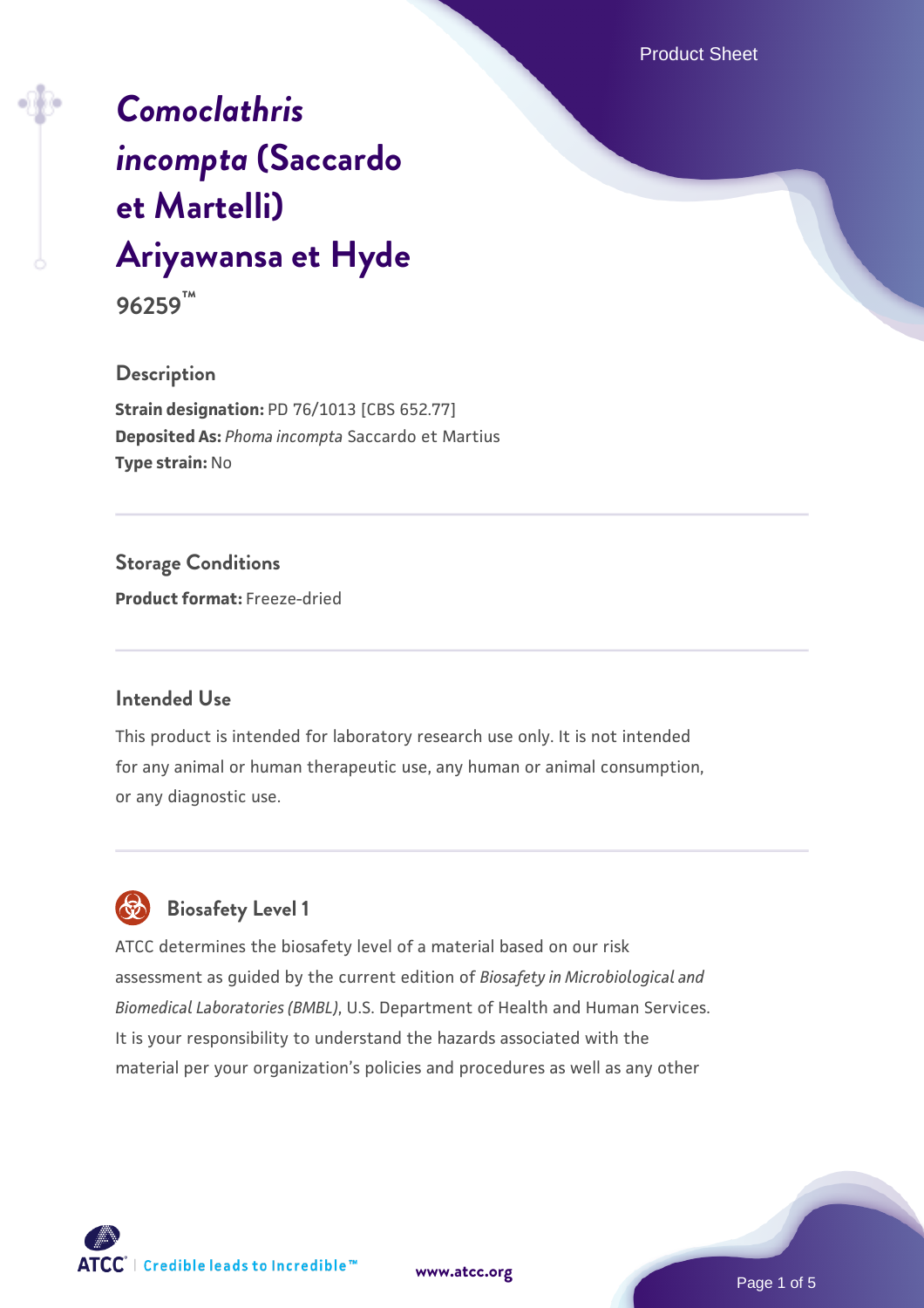applicable regulations as enforced by your local or national agencies.

ATCC highly recommends that appropriate personal protective equipment is always used when handling vials. For cultures that require storage in liquid nitrogen, it is important to note that some vials may leak when submersed in liquid nitrogen and will slowly fill with liquid nitrogen. Upon thawing, the conversion of the liquid nitrogen back to its gas phase may result in the vial exploding or blowing off its cap with dangerous force creating flying debris. Unless necessary, ATCC recommends that these cultures be stored in the vapor phase of liquid nitrogen rather than submersed in liquid nitrogen.

#### **Certificate of Analysis**

For batch-specific test results, refer to the applicable certificate of analysis that can be found at www.atcc.org.

#### **Growth Conditions**

**Medium:**  [ATCC Medium 334: Oatmeal agar](https://www.atcc.org/-/media/product-assets/documents/microbial-media-formulations/3/3/4/atcc-medium-334.pdf?rev=e382a75a48794764902dd7457c97fc29) **Temperature:** 24°C **Incubation:** under black light

#### **Material Citation**

If use of this material results in a scientific publication, please cite the material in the following manner: *Comoclathris incompta* (Saccardo et Martelli) Ariyawansa et Hyde (ATCC 96259)



**[www.atcc.org](http://www.atcc.org)**

Page 2 of 5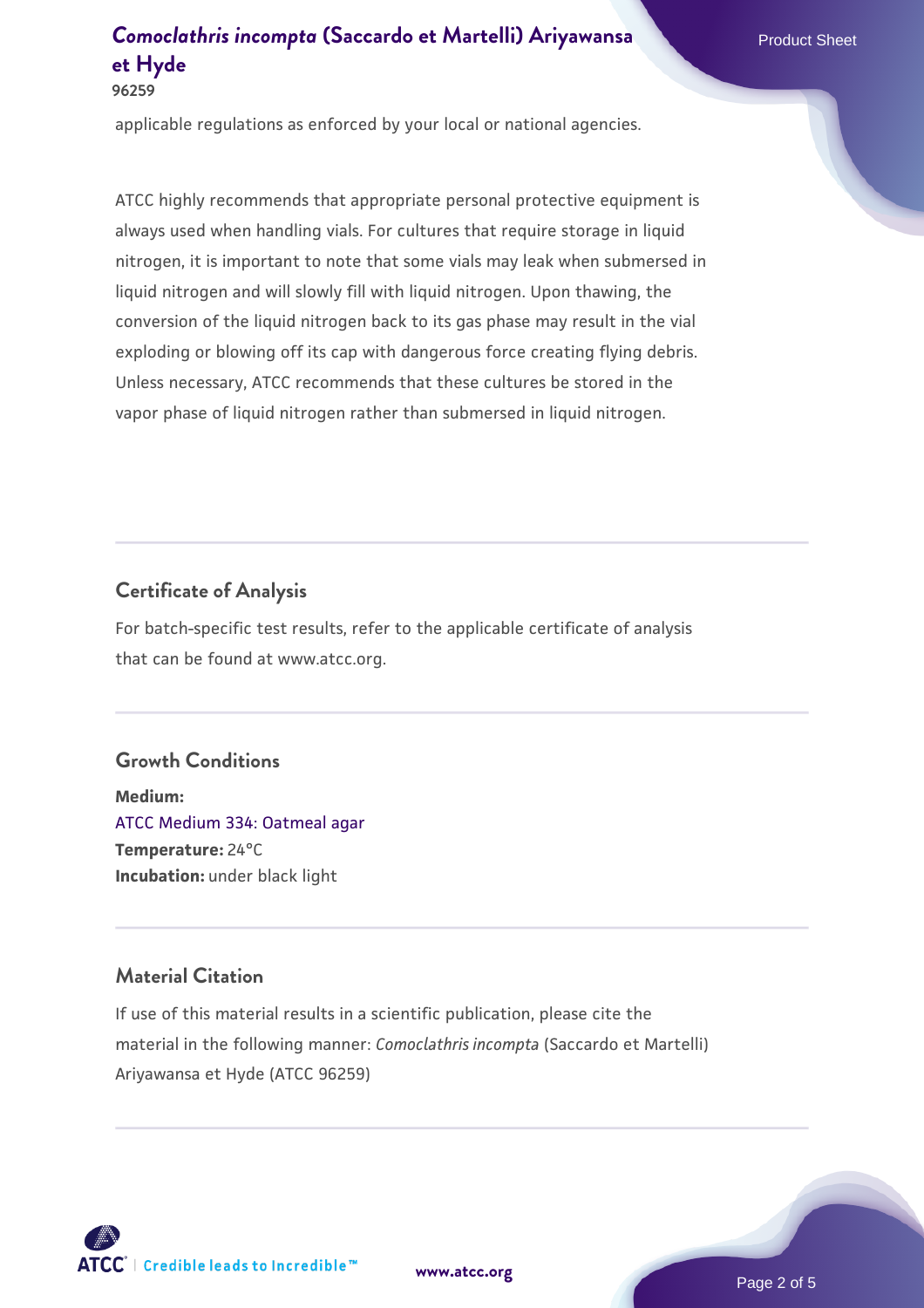#### **References**

References and other information relating to this material are available at www.atcc.org.

#### **Warranty**

The product is provided 'AS IS' and the viability of ATCC® products is warranted for 30 days from the date of shipment, provided that the customer has stored and handled the product according to the information included on the product information sheet, website, and Certificate of Analysis. For living cultures, ATCC lists the media formulation and reagents that have been found to be effective for the product. While other unspecified media and reagents may also produce satisfactory results, a change in the ATCC and/or depositor-recommended protocols may affect the recovery, growth, and/or function of the product. If an alternative medium formulation or reagent is used, the ATCC warranty for viability is no longer valid. Except as expressly set forth herein, no other warranties of any kind are provided, express or implied, including, but not limited to, any implied warranties of merchantability, fitness for a particular purpose, manufacture according to cGMP standards, typicality, safety, accuracy, and/or noninfringement.

#### **Disclaimers**

This product is intended for laboratory research use only. It is not intended for any animal or human therapeutic use, any human or animal consumption, or any diagnostic use. Any proposed commercial use is prohibited without a license from ATCC.

While ATCC uses reasonable efforts to include accurate and up-to-date information on this product sheet, ATCC makes no warranties or representations as to its accuracy. Citations from scientific literature and

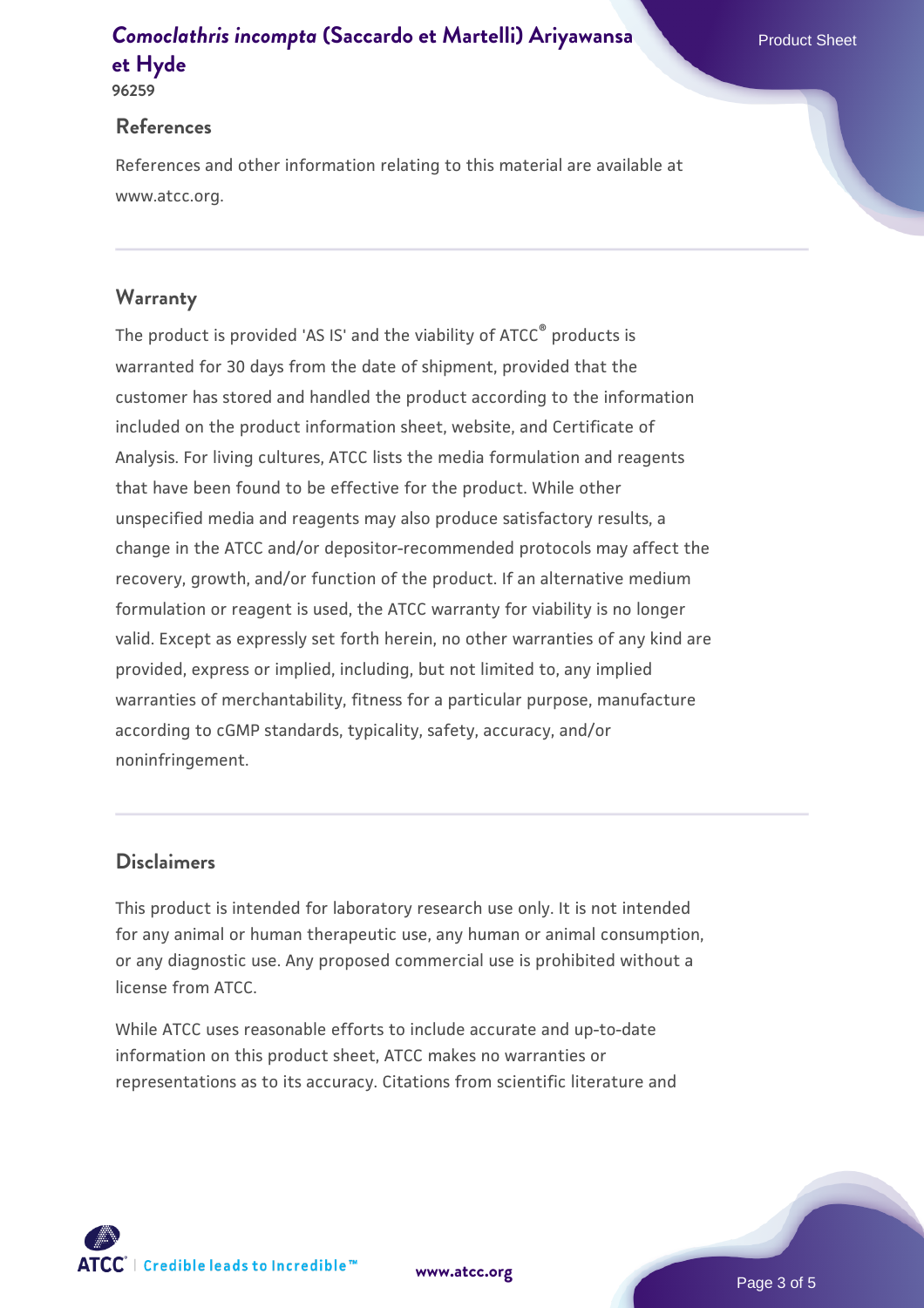**96259**

patents are provided for informational purposes only. ATCC does not warrant that such information has been confirmed to be accurate or complete and the customer bears the sole responsibility of confirming the accuracy and completeness of any such information.

This product is sent on the condition that the customer is responsible for and assumes all risk and responsibility in connection with the receipt, handling, storage, disposal, and use of the ATCC product including without limitation taking all appropriate safety and handling precautions to minimize health or environmental risk. As a condition of receiving the material, the customer agrees that any activity undertaken with the ATCC product and any progeny or modifications will be conducted in compliance with all applicable laws, regulations, and guidelines. This product is provided 'AS IS' with no representations or warranties whatsoever except as expressly set forth herein and in no event shall ATCC, its parents, subsidiaries, directors, officers, agents, employees, assigns, successors, and affiliates be liable for indirect, special, incidental, or consequential damages of any kind in connection with or arising out of the customer's use of the product. While reasonable effort is made to ensure authenticity and reliability of materials on deposit, ATCC is not liable for damages arising from the misidentification or misrepresentation of such materials.

Please see the material transfer agreement (MTA) for further details regarding the use of this product. The MTA is available at www.atcc.org.

#### **Copyright and Trademark Information**

© ATCC 2021. All rights reserved. ATCC is a registered trademark of the American Type Culture Collection.

#### **Revision**

This information on this document was last updated on 2022-03-26